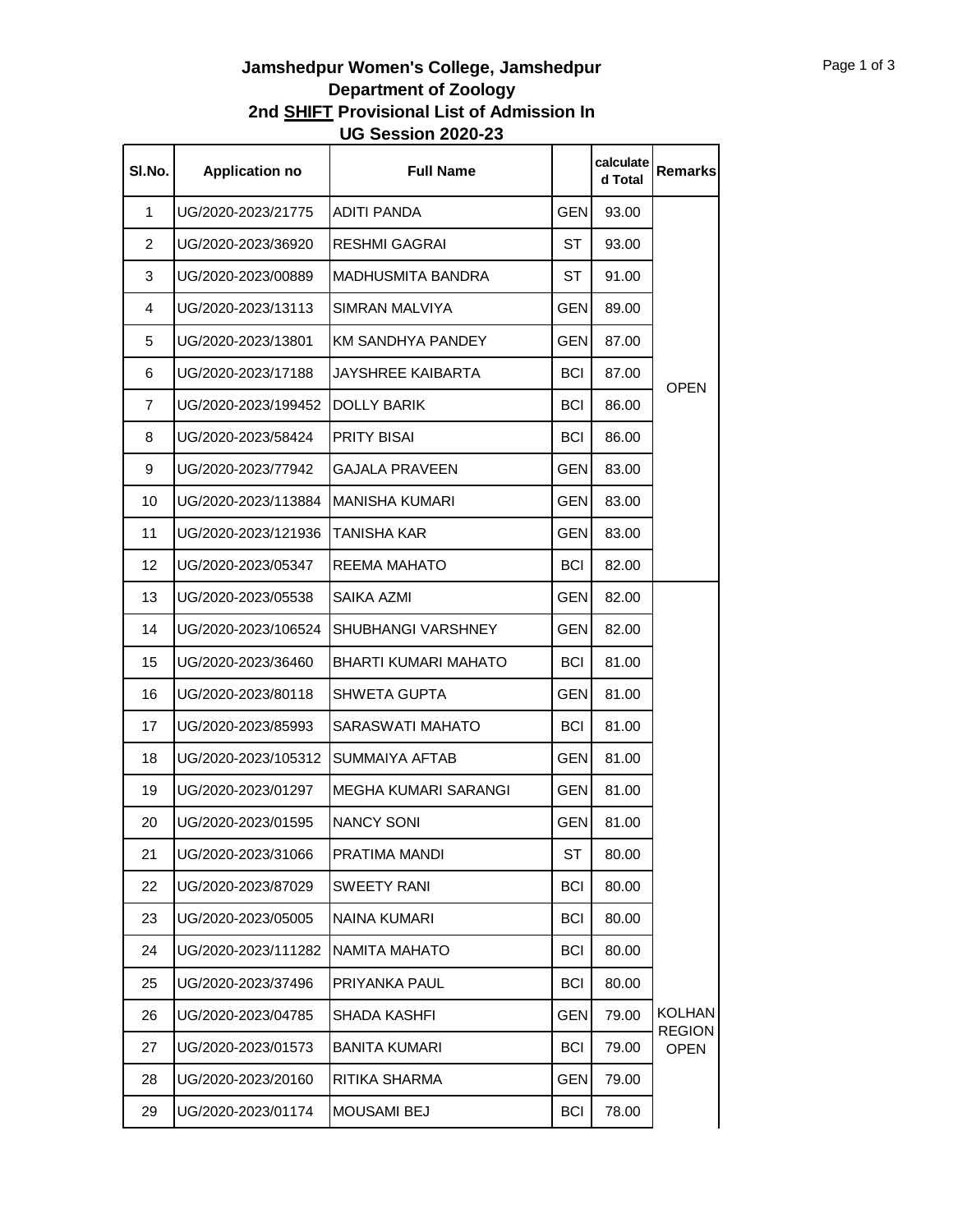## **Jamshedpur Women's College, Jamshedpur Department of Zoology 2nd SHIFT Provisional List of Admission In UG Session 2020-23**

| SI.No. | <b>Application no</b> | <b>Full Name</b>       |             | calculate<br>d Total | Remarks         |
|--------|-----------------------|------------------------|-------------|----------------------|-----------------|
| 30     | UG/2020-2023/07111    | <b>KAJAL KUMARI</b>    | <b>GEN</b>  | 78.00                |                 |
| 31     | UG/2020-2023/13558    | <b>SHURU PURTY</b>     | ST          | 78.00                |                 |
| 32     | UG/2020-2023/36979    | <b>ARUNIMA SINGH</b>   | <b>GEN</b>  | 78.00                |                 |
| 33     | UG/2020-2023/85345    | MANISHA KUMARI         | <b>BCI</b>  | 78.00                |                 |
| 34     | UG/2020-2023/103447   | <b>SUHASHI DHAR</b>    | <b>GEN</b>  | 78.00                |                 |
| 35     | UG/2020-2023/21824    | SUPRABHA MAHATO        | <b>BCI</b>  | 77.00                |                 |
| 36     | UG/2020-2023/00777    | MIRA KUMARI MAHATO     | <b>BCI</b>  | 77.00                |                 |
| 37     | UG/2020-2023/36649    | <b>JYOTI KUMARI</b>    | GEN         | 76.00                |                 |
| 38     | UG/2020-2023/19404    | <b>JYOTI MANDAL</b>    | <b>GEN</b>  | 76.00                |                 |
| 39     | UG/2020-2023/05046    | AKANSHA DAS            | <b>GEN</b>  | 75.00                |                 |
| 40     | UG/2020-2023/05420    | <b>TAMANNA PERVEEN</b> | <b>GEN</b>  | 75.00                |                 |
| 41     | UG/2020-2023/03362    | <b>LALITA SOREN</b>    | ST          | 69.00                |                 |
| 42     | UG/2020-2023/14348    | <b>MALOTI HEMBRAM</b>  | ST          | 69.00                | <b>ST</b>       |
| 43     | UG/2020-2023/93262    | PRIYANKA MURMU         | ST          | 64.00                |                 |
| 44     | UG/2020-2023/09464    | SHAKUNTALA MURMU       | ST          | 57.00                |                 |
| 45     | UG/2020-2023/82771    | <b>PUJA PURTY</b>      | ST          | 48.00                |                 |
| 46     | UG/2020-2023/19191    | PRERNA CHOUDHARY       | <b>SC</b>   | 68.00                |                 |
| 47     | UG/2020-2023/83735    | K JHANSI               | SC          | 64.00                | SC              |
| 48     | UG/2020-2023/71562    | <b>BEAUTY KUMARI</b>   | SC          | 52.00                |                 |
| 49     | UG/2020-2023/01488    | LAXMI KUMARI MAHATO    | <b>BCI</b>  | 75.00                |                 |
| 50     | UG/2020-2023/57150    | PRIYA KUMARI           | <b>BCI</b>  | 75.00                |                 |
| 51     | UG/2020-2023/02115    | PAVITRA MAHATO         | <b>BCI</b>  | 74.00                |                 |
| 52     | UG/2020-2023/02428    | PAVITRA MAHATO         | <b>BCI</b>  | 74.00                | BC <sub>1</sub> |
| 53     | UG/2020-2023/09332    | RITIKA MAHATO          | <b>BCI</b>  | 74.00                |                 |
| 54     | UG/2020-2023/55082    | NISHA KUMARI MAHATO    | <b>BCI</b>  | 73.00                |                 |
| 55     | UG/2020-2023/40755    | <b>MAMONI MAHATO</b>   | <b>BCII</b> | 68.00                |                 |
| 56     | UG/2020-2023/00494    | ANJALI KUMARI SINGH    | <b>BCII</b> | 67.00                | BC <sub>2</sub> |
| 57     | UG/2020-2023/03193    | PRITY KUMARI PRADHAN   | <b>BCII</b> | 61.00                |                 |
| 58     | UG/2020-2023/68701    | <b>HEMLATA CHANDAN</b> | <b>BCII</b> | 58.00                |                 |